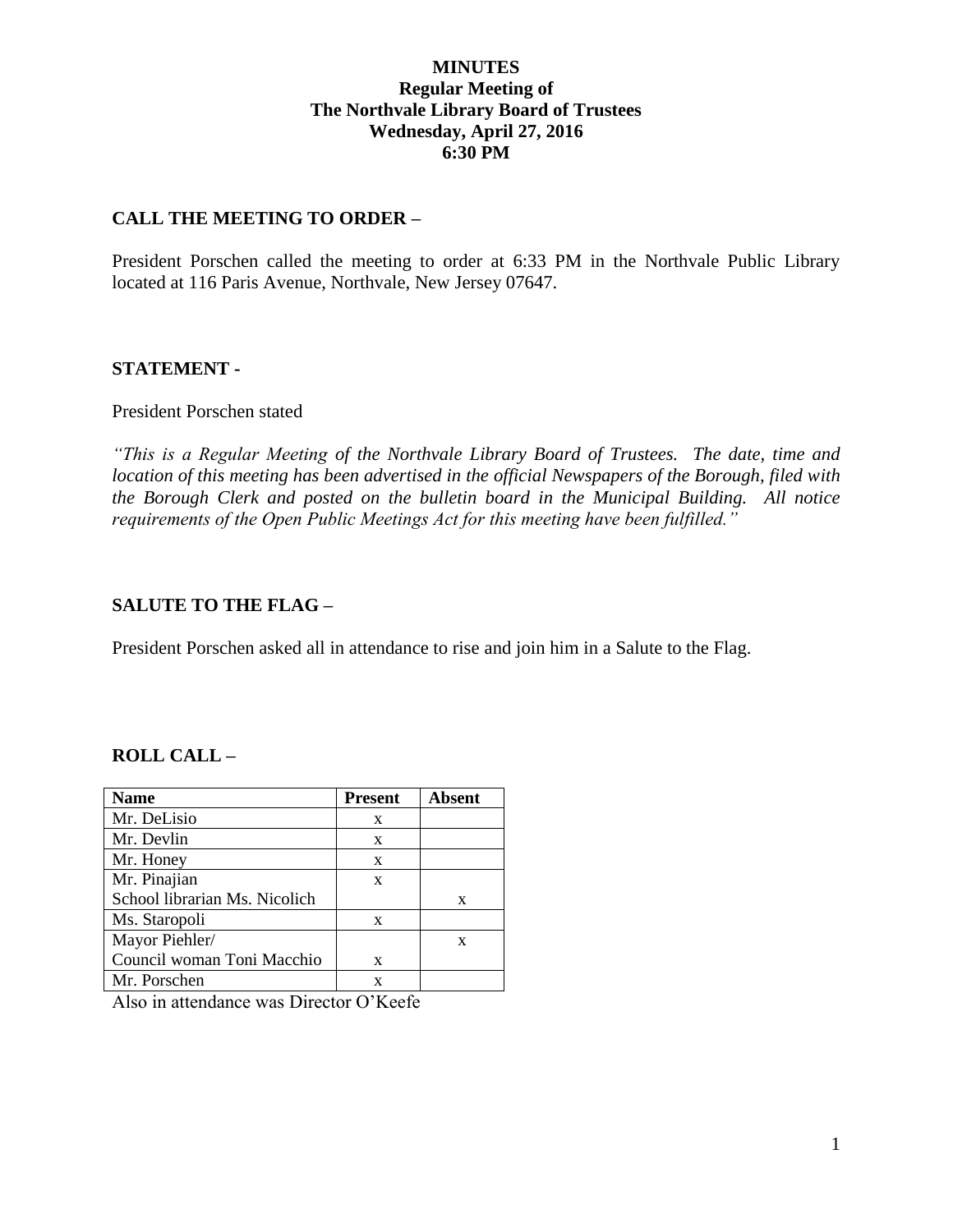#### **APPROVAL OF MINUTES**

Resolved to approve the minutes from the March 23, 2016 regular board meeting

The minutes were adopted on a roll call vote as follows:

| <b>Name</b>   | <b>ACTION</b> | <b>YES</b> | NO | <b>ABSENT</b> | <b>ABSTAIN</b> |
|---------------|---------------|------------|----|---------------|----------------|
| Mr. DeLisio   | motion        | X          |    |               |                |
| Mr. Devlin    |               | X          |    |               |                |
| Mr. Honey     |               | X          |    |               |                |
| Mr. Pinajian  |               |            |    |               | X              |
| Ms. Staropoli |               | X          |    |               |                |
| Ms. Macchio   |               | x          |    |               |                |
| Mr. Porschen  | second        |            |    |               |                |

# **GENERAL DISCUSSION –**

## **Director's Report**

Director O'Keefe shared with the board three quotes that she received for the installation of new blinds for the library.

Director O'Keefe publicly thanked the Friends of the library for the luncheon on National library worker's day on Tuesday April 12<sup>th</sup> and for the beautiful circulation desk that they donated.

The monthly e-newsletter "Gazette" will be sent the day after the Library Board meeting. Trustees' Training although BCCLS is planning to offer a program in August.

- free webinars offered through the State Library. The offer expires June 30, 2016. Topics are:
- Trustee Basics, I and II
- Working Effectively with the Library Director
- The Library's Budget
- Advocating for Your Library
- Evaluating the Library Director
- New Jersey Per Capita State Aid
- New Jersey: The Law and Libraries

Library Cards: we now have 1,130 patrons registered as of Thursday, April 21, 2016. Up 33 cards since last month's report.

The library will also have a table set up on back to school night and at Town Day in September.

Telephone system: installation completed on Wednesday, March 24. We now have the capability to remotely access greetings, etc in addition to better sound quality of phone calls.

Director O'Keefe has begun to get quotes for the installation of ceiling fans.

#### **Treasurer's Report**

The auditor is set up to come in a week and look at all of the 2015 financials.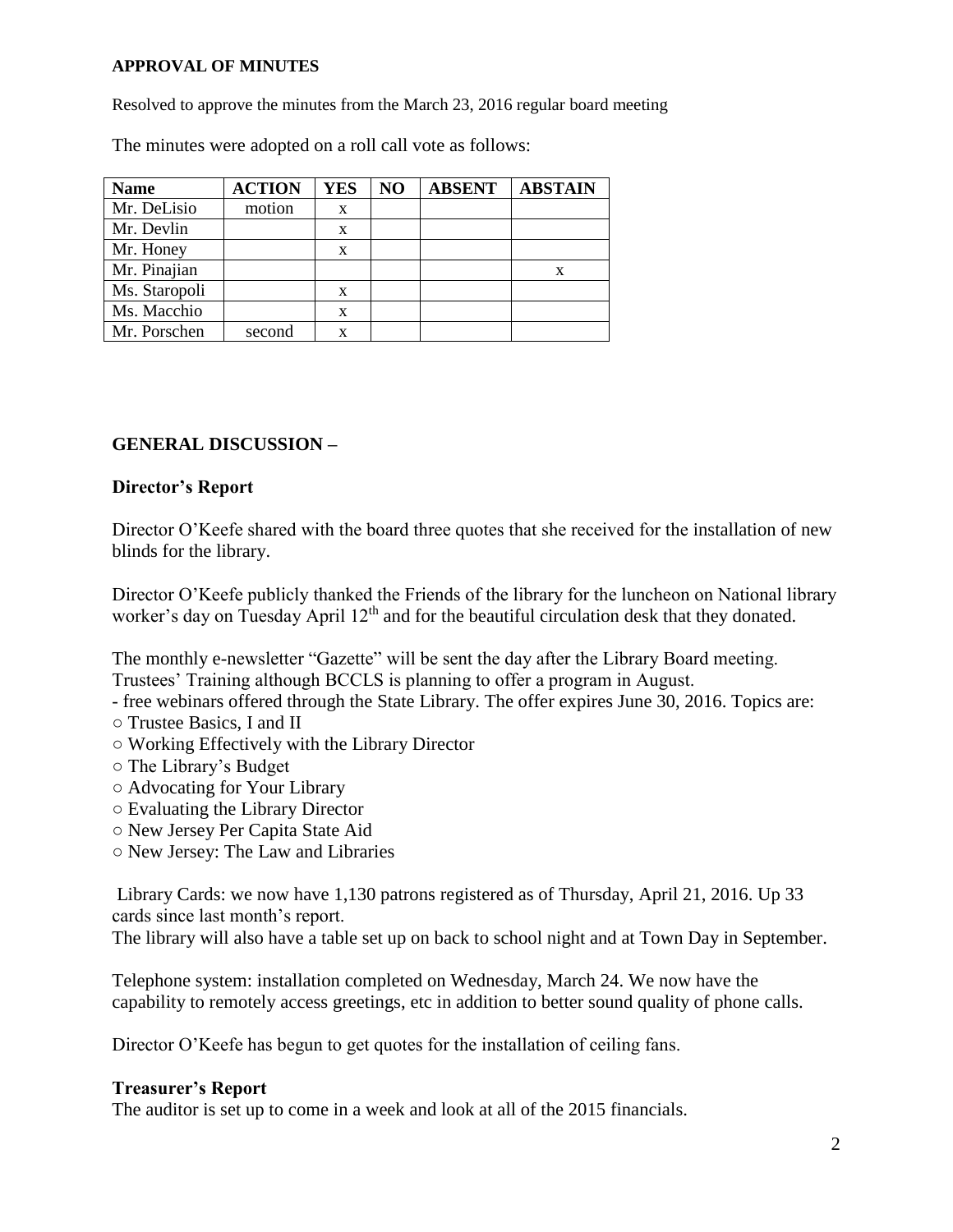# **ROLL CALL VOTES**

Resolved to approve the claims list for the month of April in the amount of \$12,933.86. This includes BCCLS fees.

The resolution was adopted on a roll call vote as follows:

| <b>Name</b>   | <b>ACTION</b> | <b>YES</b> | NO | <b>ABSENT</b> | <b>ABSTAIN</b> |
|---------------|---------------|------------|----|---------------|----------------|
| Mr. DeLisio   | second        | X          |    |               |                |
| Mr. Devlin    |               | X          |    |               |                |
| Mr. Honey     |               | X          |    |               |                |
| Mr. Pinajian  |               | X          |    |               |                |
| Ms. Staropoli | motion        | X          |    |               |                |
| Ms. Macchio   |               | X          |    |               |                |
| Mr. Porschen  |               |            |    |               |                |

Resolved to approve the reimbursement for \$233.14 to Director O'Keefe for mileage, refreshments, and the Wix.com annual subscription.

The resolution was adopted on a roll call vote as follows:

| <b>Name</b>   | <b>ACTION</b> | <b>YES</b> | NO | <b>ABSENT</b> | <b>ABSTAIN</b> |
|---------------|---------------|------------|----|---------------|----------------|
| Mr. DeLisio   |               | X          |    |               |                |
| Mr. Devlin    | second        | X          |    |               |                |
| Mr. Honey     |               | X          |    |               |                |
| Mr. Pinajian  |               | X          |    |               |                |
| Ms. Staropoli | motion        | X          |    |               |                |
| Ms. Macchio   |               | x          |    |               |                |
| Mr. Porschen  |               |            |    |               |                |

Resolved to approve the budgetary request for training and conferences for \$1,200 annually.

The resolution was adopted on a roll call vote as follows:

| <b>Name</b>   | <b>ACTION</b> | <b>YES</b> | NO | <b>ABSENT</b> | <b>ABSTAIN</b> |
|---------------|---------------|------------|----|---------------|----------------|
| Mr. DeLisio   | second        | X          |    |               |                |
| Mr. Devlin    | motion        | X          |    |               |                |
| Mr. Honey     |               | X          |    |               |                |
| Mr. Pinajian  |               | X          |    |               |                |
| Ms. Staropoli |               | x          |    |               |                |
| Ms. Macchio   |               | X          |    |               |                |
| Mr. Porschen  |               | x          |    |               |                |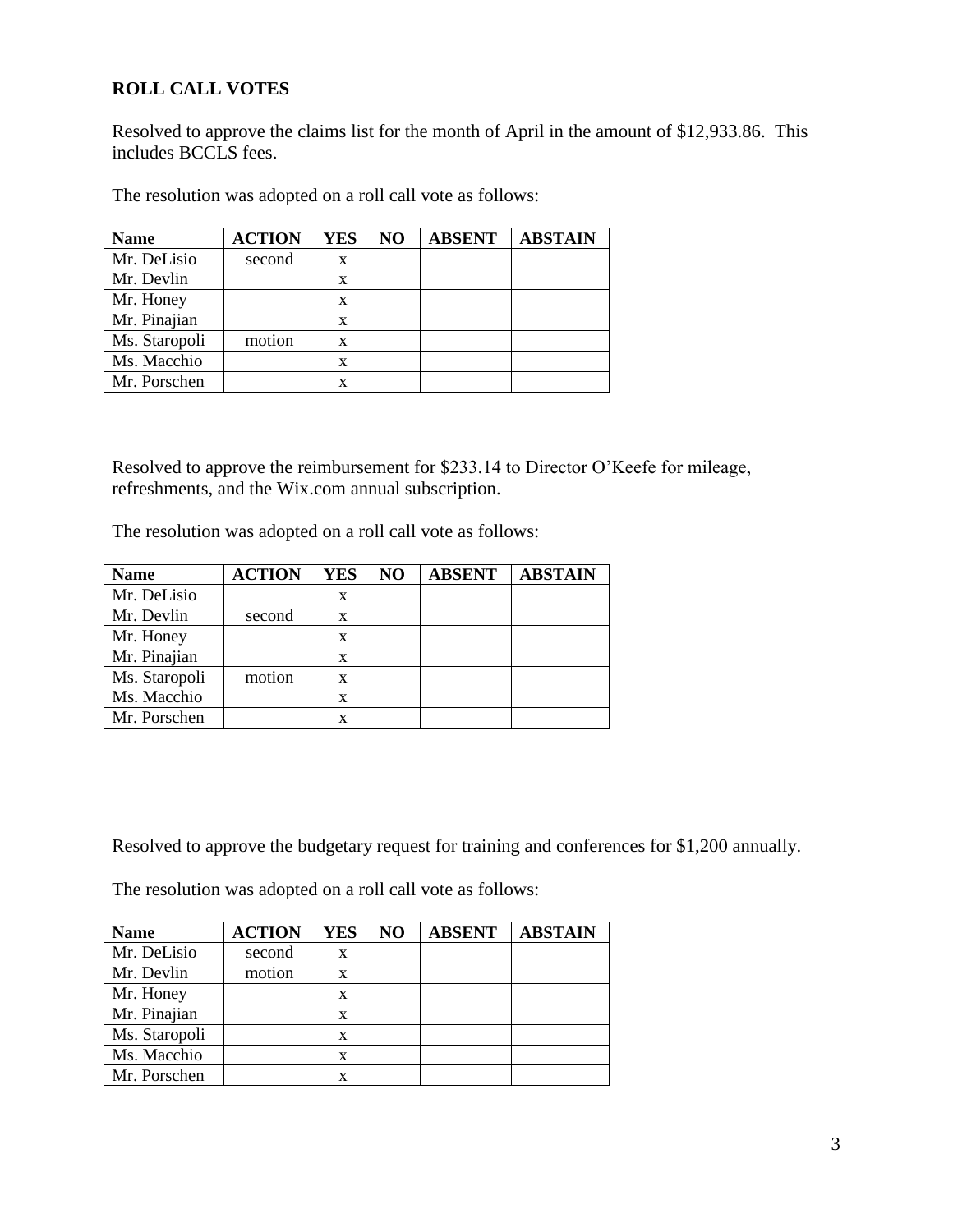Resolved to approve sending Emily Pepe to a one day literature conference in Whippany for \$199 on Friday, May 20, 2016.

| <b>Name</b>   | <b>ACTION</b> | <b>YES</b> | NO | <b>ABSENT</b> | <b>ABSTAIN</b> |
|---------------|---------------|------------|----|---------------|----------------|
| Mr. DeLisio   | motion        | X          |    |               |                |
| Mr. Devlin    | second        | X          |    |               |                |
| Mr. Honey     |               | X          |    |               |                |
| Mr. Pinajian  |               | X          |    |               |                |
| Ms. Staropoli |               | X          |    |               |                |
| Ms. Macchio   |               | X          |    |               |                |
| Mr. Porschen  |               |            |    |               |                |

The resolution was adopted on a roll call vote as follows:

Resolved to approve a petty cash replenishment of \$28.58

The resolution was adopted on a roll call vote as follows:

| <b>Name</b>   | <b>ACTION</b> | <b>YES</b> | NO | <b>ABSENT</b> | <b>ABSTAIN</b> |
|---------------|---------------|------------|----|---------------|----------------|
| Mr. DeLisio   | motion        | X          |    |               |                |
| Mr. Devlin    |               | X          |    |               |                |
| Mr. Honey     |               | X          |    |               |                |
| Mr. Pinajian  |               | X          |    |               |                |
| Ms. Staropoli | second        | X          |    |               |                |
| Ms. Macchio   |               | X          |    |               |                |
| Mr. Porschen  |               |            |    |               |                |

Resolved to approve the authorization to hire Ziegler and Sons to install new blinds for all of the windows for \$3,024.00

| The resolution was adopted on a roll call vote as follows: |  |  |  |  |
|------------------------------------------------------------|--|--|--|--|
|------------------------------------------------------------|--|--|--|--|

| <b>Name</b>   | <b>ACTION</b> | <b>YES</b> | NO | <b>ABSENT</b> | <b>ABSTAIN</b> |
|---------------|---------------|------------|----|---------------|----------------|
| Mr. DeLisio   | second        | X          |    |               |                |
| Mr. Devlin    | motion        | X          |    |               |                |
| Mr. Honey     |               | X          |    |               |                |
| Mr. Pinajian  |               | X          |    |               |                |
| Ms. Staropoli |               | X          |    |               |                |
| Ms. Macchio   |               | X          |    |               |                |
| Mr. Porschen  |               | x          |    |               |                |